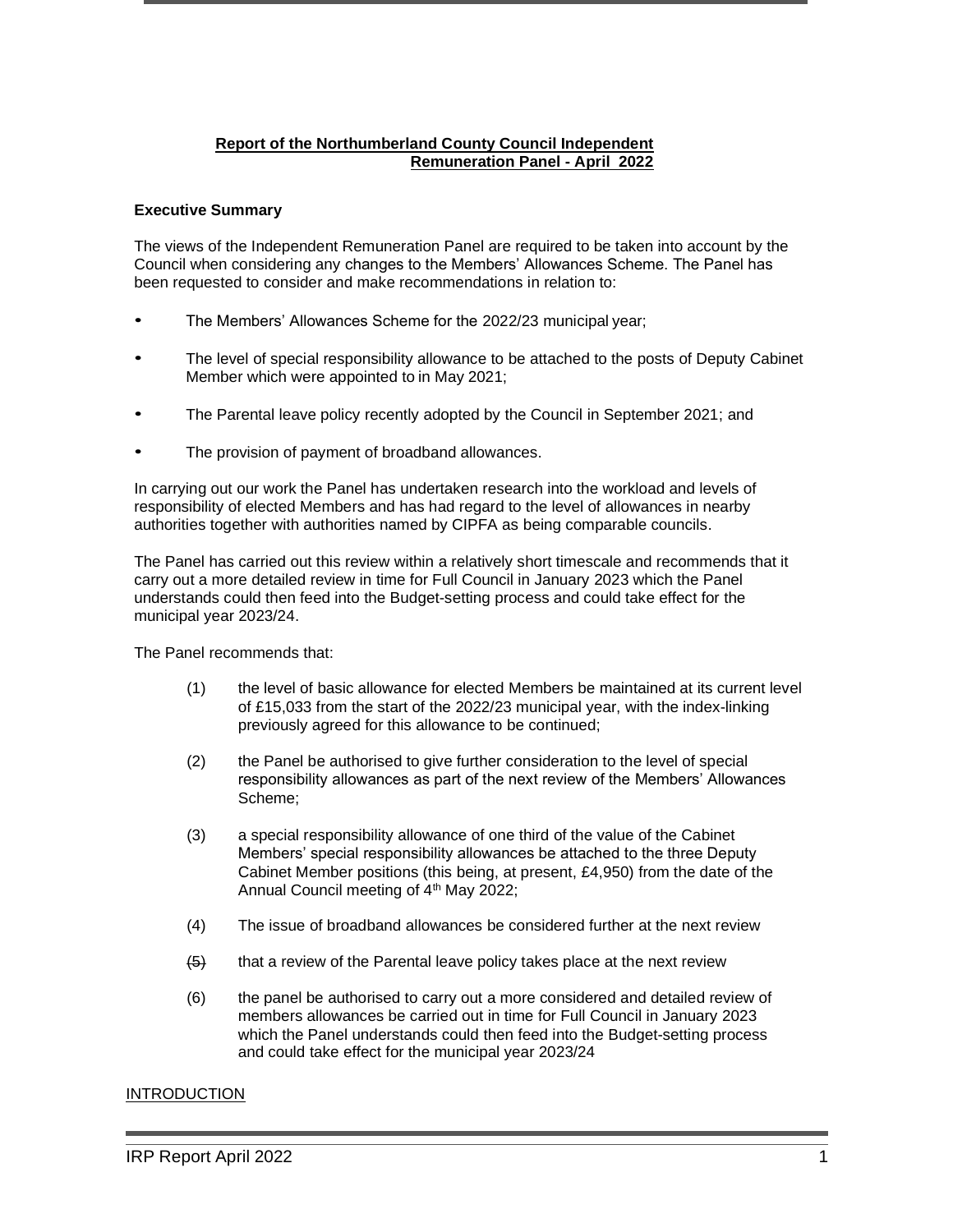- 1.0 The Remuneration Panel has been established and maintained under the provisions of the Local Authority (Members Allowances) (England) Regulations 2003.
- 1.1 Our Terms of Reference are as follows:
	- a) To consider issues and representations relating to Members' remuneration and expenses including a review of current Members' Allowances Scheme and a number of new matters not specifically provided for within the Scheme at present namely;
		- i) A proposed Parental Leave Policy;
		- ii) The proposed payment of a special responsibility allowance to new Deputy Cabinet Members; and
		- iii) The provision of payment of broadband allowances.
	- b) To make recommendations and provide advice to the Council with regard to the above.
- 1.2 The current Panel comprises of Mr. John Anderson CBE, Chairman of the North East Business Innovation Centre (BIC); Mrs. Allison Thompson, chair of South Tyneside and Sunderland NHS Trust and Mrs. Jacqui Henderson, adviser to the Further Education Commissioner's Office

## 3.1 BASIC ALLOWANCE

- 3.2 Under the current scheme all members of the Council are entitled to receive a basic allowance of £15,033. This allowance is intended to cover a range of incidental expenses incurred by Members, including stationary, postage, telephone calls etc; and to recognise the unpaid work spent on ward matters.
- 3.3 The Panel has had access to a wide range of benchmarking data from the LA7 authorities together with comparable authorities in terms of geographical size, population and other parameters as named by CIPFA.
- 3.4 A brief analysis of the current member allowances schemes of those authorities, as well as feedback from the interviews the Panel conducted with some members, has persuaded the Panel that there is no compelling need to recommend any change to the current level of the basic allowance at this time. Panel members heard that members can spend significant time in travelling around the County on Council business and acknowledged that, in comparison with comparator authorities including its closest geographical neighbour out of those authorities, Durham County Council which has 126 Members, the Council has 67 councillors to cover a large geographical area and the Panel considered that this was an important factor to be considered when resolving whether to recommend a change to the basic allowance.
- 3.5 The Panel also considers that it is appropriate to keep the existing index link between the Members' basic allowance and the annual percentage salary increase for local government staff previously agreed by the Council in accordance with a recommendation of the previous Panel.

#### 5.0 DEPUTY CABINET MEMBERS

5.1 The Leader, at the Council's Annual Meeting held in May 2021 announced the positions of